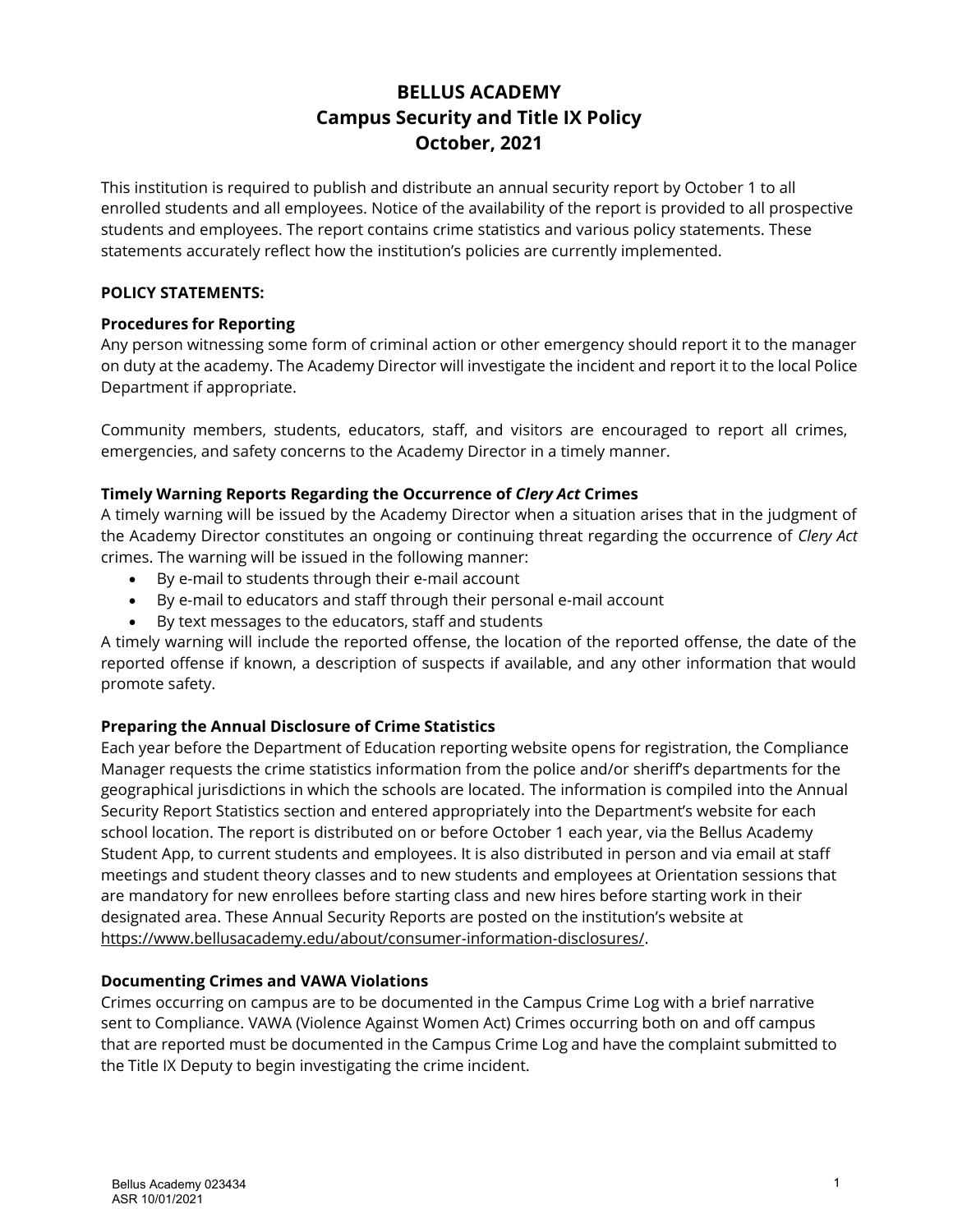### **A crime, emergency, or safety concern may also be reported to the following campus officials:**

- Academy Director Poway Phone (858) 748-1490
- Academy Director El Cajon Phone (619) 442-3407
- Academy Director Chula Vista Phone (619) 474-6607
- Academy Director Manhattan Phone (785) 539-1837
- Crimes, emergencies, and safety concerns at the Poway campus should also be reported to the San Diego Sheriff's Department at (858) 565-5200.
- Crimes, emergencies, and safety concerns at the Chula Vista campus should also be reported to the Chula Vista Police Department at (619) 691-5151.
- Crimes, emergencies, and safety concerns at the El Cajon campus should also be reported to the El Cajon Police Department at (619) 579-3311.
- Crimes, emergencies, and safety concerns at the Manhattan campus should also be reported to the Riley County Police Department at (785) 537-2112.
- Reports may also be made by calling 911 for any of the campus locations.

### **Voluntary and Confidential Reporting Procedures**

If you are the victim of a crime and do not want to pursue action through Bellus Academy or the criminal justice system, you may still want to consider making a voluntary, confidential report. With your permission, the Academy Director can file a report on the details of the incident without revealing your identity. The purpose of a confidential report is to comply with your wish to keep the matter confidential, while taking steps to ensure the future safety of yourself and others. With such information, the academy can keep an accurate record of the number of incidents involving students, educators, staff, and visitors; determine where there is a pattern of crime with regard to a particular location, method, or assailant; and alert the campus community to potential danger. Reports filed in this manner are counted and disclosed in the annual crime statistics for Bellus Academy.

### **Security of and Access to Campus Facilities**

Bellus Academy operates no on- or off-campus housing facilities.

During business hours, Bellus Academy is open to students, parents, employees, prospective students, clients, and guests. All facilities are locked during non-business hours. During these hours, only authorized personnel are permitted on the premises. During non-business hours, access to Bellus Academy is by key and security code password if issued to an individual. The receptionist, Academy Director, or supervisor will unlock the premises and terminate the alarm each morning. Academic and administrative areas on campus are normally locked after business hours unless they are being used for legitimate evening or educational purposes. The night supervisor, instructor and/or receptionist will lock up and set the alarm in the evening at closing time. A valid student ID card or employee name badge is required for campus access after business hours Monday through Saturday. Each building is secured according to the schedule established by the department responsible for the campus. There will always be two employees closing the facilities in the evening. The alarm system is a motion and infra-red security system. If the system is activated, the police are summoned automatically.

### **Maintenance of Campus Facilities**

Throughout the year, maintenance is performed weekly at the schools. The maintenance crew and administrators survey the security issues such as parking lots, landscaping, locks, alarms, lighting, and communications to make necessary changes when needed.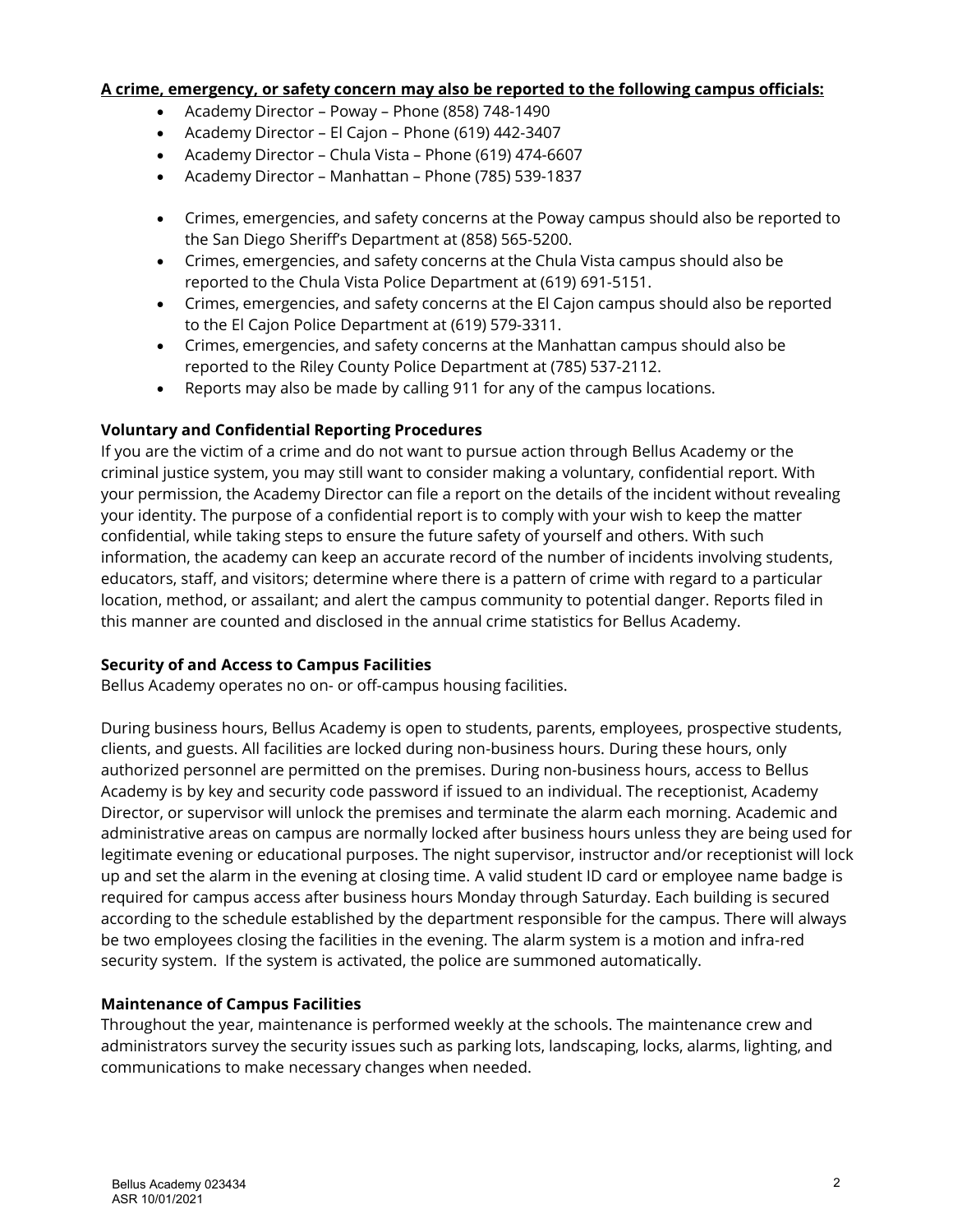# **Campus Law Enforcement**

Bellus Academy does not employ any private security personnel or have a campus police department. The individual academies work with their local law enforcement agency if an issue arises at the school. All incident reports involving students are forwarded to the Academy Director of each campus for review and potential disciplinary action. If assistance is required from other law enforcement, local fire departments, or other emergency agencies, the Academy Director will contact the appropriate unit.

No written MOUs are in place with local law enforcement agencies. Assistance is requested on an asneeded basis.

### **Accurate and Prompt Reporting of all Crimes**

Community members, students, educators, staff, and visitors are encouraged to report all crimes, emergencies, and safety concerns to the Academy Director in a timely manner.

### **Pastoral and Professional Counselors**

Bellus Academy does not employ any pastoral or professional counselors. If deemed appropriate, students and staff are referred to outside professional agencies. A list of theseagencies is available in the Resource Binder kept in the Academy Director's and/or Student Services office and includes up-to-date online contact information for San Diego and Manhattan health and human services sites. The academy is a training center for the Cut–It–Out Program, a program that provides training for salon professionals to recognize signs of domestic abuse and safely refer clients and students to professional agencies for assistance.

In addition, the academy has made a resource available to the students that is similar to the Employee Assistance Plan offered to employees through the academy's insurance provider. The Student Assistance Plan provides a confidential and anonymous source for counseling for mental health and other issues and is free of charge to the students.

# **Programs to inform students and employees about campus security procedures and practices for the prevention of crimes and to encourage students and employees to be responsible for their own security and the security of others**

Bellus Academy has programs in place to inform students and employees about campus security procedures and practices. During monthly new-student orientation, new employee on-boarding and regular staff meetings as well as periodically in theory classes or student huddles, students and employees are informed about the importance of maintaining secure premises, including the following safety tips:

- Stay alert of your surroundings, wherever you are.
- If you feel uncomfortable in a place, leave right away.
- Keep eyes and ears open, hands free.
- Choose busy streets and avoid going through deserted areas.
- At night, walk in well-lit areas in groups whenever possible.
- Try not to walk or jog alone. Take a friend or walk in groups.
- Avoid carrying large sums of cash.
- When in public spaces, keep valuable items including jewelry, mobile phones and wallets out of sight.
- Avoid returning to campus after dark, or walk in groups to and from buildings.

Staff is also reminded that they can assist in crime prevention by ensuring that all doors are locked at the appropriate times. Also, they must report any suspicious situation to the manager on duty.

# **Monitoring Criminal Activity at Off-Campus Locations**

Bellus Academy operates no off-campus housing and does not recognize any off-campus student organizations.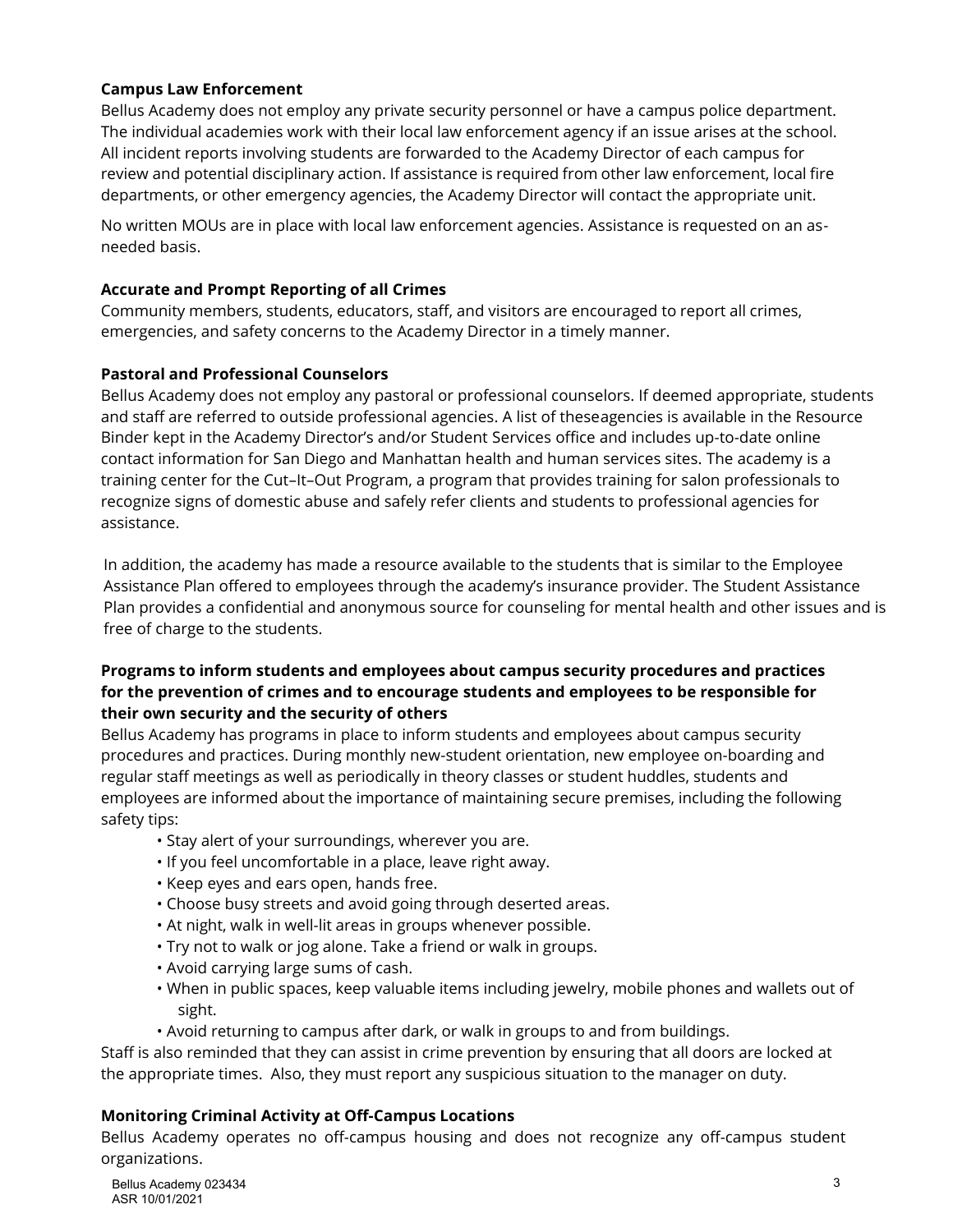# **Possession, use and sale of alcoholic beverages and Illegal drugs and enforcement of state and federal underage drinking and drug laws**

The sale or use of alcohol and illegal drugs are not permitted at the school or its adjacent parking facilities. Anyone observed using illegal drugs and any underage alcoholic consumption should be reported to the Academy Director and will be referred to local police authorities. The school has a drug and alcohol prevention program in place as required under Public Law 101-226. The academy has a Zero Tolerance Policy regarding possession and/or use of drugs or alcohol on academy premises or at academy-related events. In compliance with the Drug-Free Schools and

Communities Act Amendment of 1989 (Public Law 101-226), students shall not engage in the unauthorized or unlawful manufacture, distribution, dispensation, possession, use/abuse of alcohol and/or illicit drugs on academy property or as part of any academy activity.

Any student who is convicted of the unlawful manufacture, distribution, dispensation, possession, use, or abuse of illicit drugs or alcohol is subject to criminal penalties under local, state, or federal law. The exact penalty assessed depends upon the nature and the severity of the individual offense.

Students who violate the Drug-Free Schools and Communities Act Amendments of 1989 (Public Law 101- 226) are subject to dismissal and/or referral to authorities for prosecution, as appropriate.

# **Description of Drug or Alcohol Abuse Education Programs**

Information regarding drug and alcohol abuse prevention is presented to students and staff annually. Students have access to community resource binders that are maintained in the Student Services Offices at each campus. For the San Diego area schools, the binders show the link to the San Diego Health and Human Services website that provides a list of local agencies that offer professional assistance in the areas of drug and alcohol abuse prevention.

Information regarding the agencies can be accessed from the SDHHS home page at: [https://www.sandiegocounty.gov/content/sdc/hhsa/services/.](https://www.sandiegocounty.gov/content/sdc/hhsa/services/)

For the Manhattan, Kansas, location, links are provided to the following resources: Kansas State University School of Family Studies and Human Services – [www.he.k-state.edu/fshs](http://www.he.k-state.edu/fshs) Riley County Health Department – [www.rileycountyks.gov/286/Health-Department](http://www.rileycountyks.gov/286/Health-Department) Kansas Welfare Department – [www.welfareinfo.org/manhattan.ks](http://www.welfareinfo.org/manhattan.ks)

Because the access is web based, the students are assured that the information is always current.

# **Disclosure to the complainant, the report on the results of any disciplinary proceeding conducted by the institution against a student who is the respondent of the crime or offense**

Bellus Academy will, upon written request, disclose to the complainant of a crime of violence (as that term is defined in 18 U.S.C. § 16), the results of any disciplinary proceeding against a student who is a respondent of such crime or offense. If the complainant of such crime or offense is deceased as a result of such crime or offense, the next of kin of such complainant will be treated as the complainant.

# **Emergency Response and Evacuation Procedures**

**All Campuses** – The academy has established procedures to immediately notify the campus community upon the confirmation of a significant emergency or dangerous situation involving an immediate threat to the health or safety of students or employees occurring on a campus. These procedures provide for rapid notice to local law enforcement and administration to evaluate and confirm an emergency or dangerous situation and if confirmed, for academy administrators to determine the appropriate campus to be notified and the content of the notification.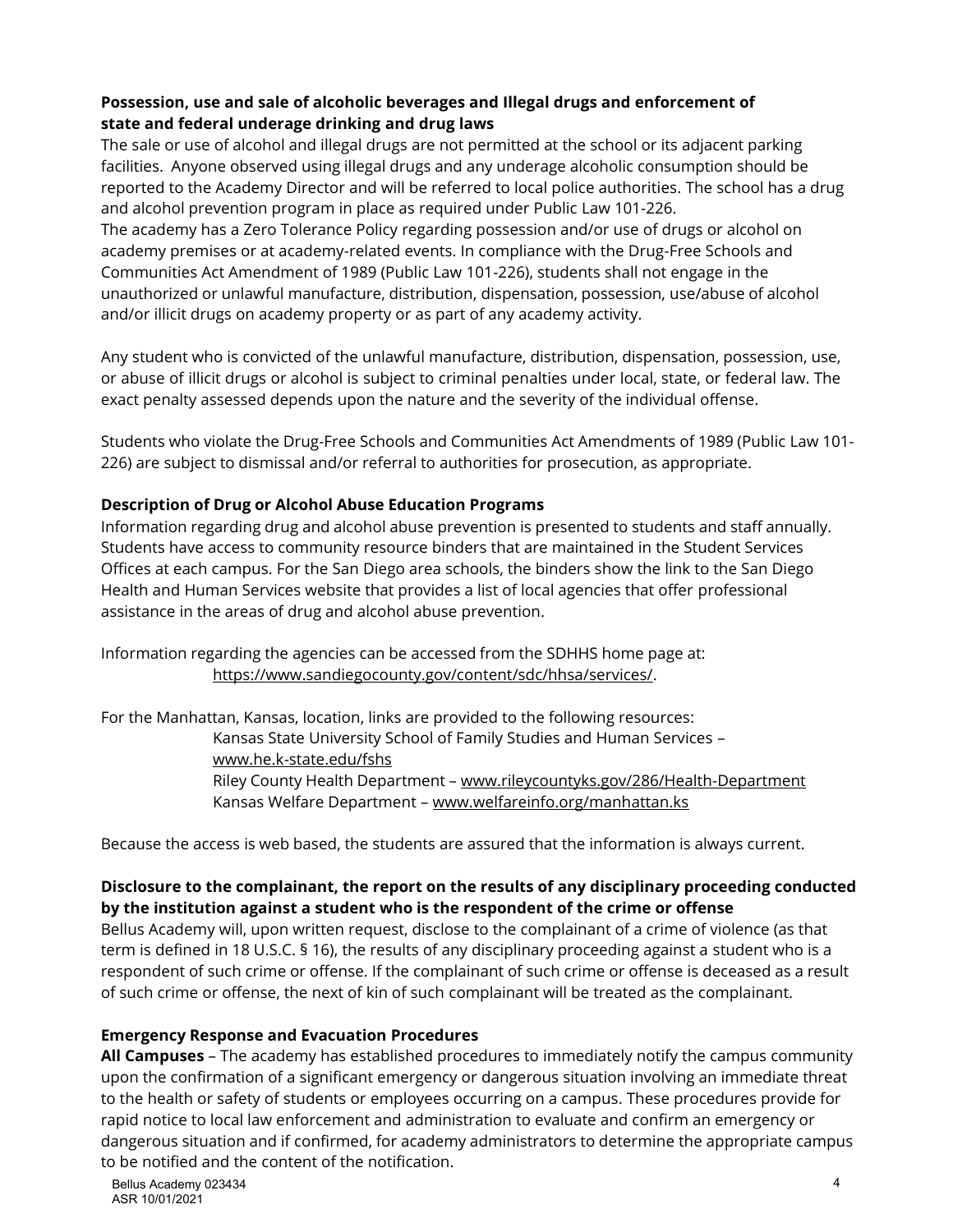The academy will, without delay, and taking into account the safety of the community, determine the content of emergency/dangerous situation notifications and initiate the notification system, unless issuing a notification will, in the professional judgment of responsible authorities, compromise efforts to assist a complainant or to contain, respond to, or otherwise mitigate the emergency.

Fire alarm systems are present and active in all campus facilities. In the event of an emergency and/or fire alarm, occupants must evacuate from the building. It is helpful to have reviewed and practiced the building evacuation procedures prior to an evacuation. As a general guideline, stop working as soon as it is safe to do so and gather personal belongings, such as glasses, keys and purse or handbag. Use the nearest door with an EXIT sign to leave the building. Proceed to your designated assembly area, report for a head count and stay in the area until you receive direction from emergency responders or authorized staff.

Following are the titles of the persons responsible for carrying out the actions/procedures described in the above paragraphs: President, Academy Directors, Human Resources, Local Law Enforcement Officers, Admissions Representatives, Educators, Administrative Staff, and/or Experience Coordinators.

The dissemination of emergency information to the larger community shall be coordinated by the President and the Academy Directors in cooperation with local law enforcement agencies.

The Academy Director is responsible for testing the emergency response and evacuation procedures on at least an annual (calendar year) basis and for documenting such testing. Documentation for each test shall include a description of the exercise, the date, the time, and whether the test was announced or unannounced. Such testing may include a review of procedures by the Academy Director and local law enforcement officers, meetings with responsible persons to review and walk-through procedures, and tests of communication equipment.

**Poway Campus** – 13266 Poway Rd., Poway, CA 92064 – This campus consists of a one-story building that is part of a strip shopping mall. If an emergency or dangerous situation is confirmed, the campus procedures provide for any one of several academy administrators, Academy Director, or law enforcement officers to authorize a mass notice to the appropriate segment(s) of the campus using a campus emergency notification system. The designated assembly area is the front parking lot closest to the car wash business and farthest from the main campus building.

**Chula Vista Campus** – 970 Broadway, Suite 110, Chula Vista CA 91911 – This campus consists of a onestory building that is part of a strip shopping mall. Procedures provide for educators/staff on site to evaluate and confirm an emergency or dangerous situation and if confirmed, to verbally provide notice to the campus, local law enforcement, and senior administration. The designated assembly area is in the rear parking lot near the south fence.

**El Cajon Campus** – 1073 E. Main St., El Cajon, CA 92021 – This campus consists of a one-story building that is part of a strip shopping mall and a contiguous additional location at 1055 E. Main St., El Cajon, CA 92021. Procedures provide for educators/staff on site to evaluate and confirm an emergency or dangerous situation and if confirmed, to verbally provide notice to the campus, local law enforcement, and senior administration. The designated assembly area is the front parking lot close to Main Street.

**Manhattan Campus** – 1130 Westloop Pl., Manhattan, KS 66502 – This campus consists of a one-story building that is part of a strip shopping mall. Procedures provide for educators/staff on site to evaluate and confirm an emergency or dangerous situation and if confirmed, to verbally provide notice to the campus, local law enforcement, and senior administration. The designated assembly area is the front parking lot farthest from the main campus building.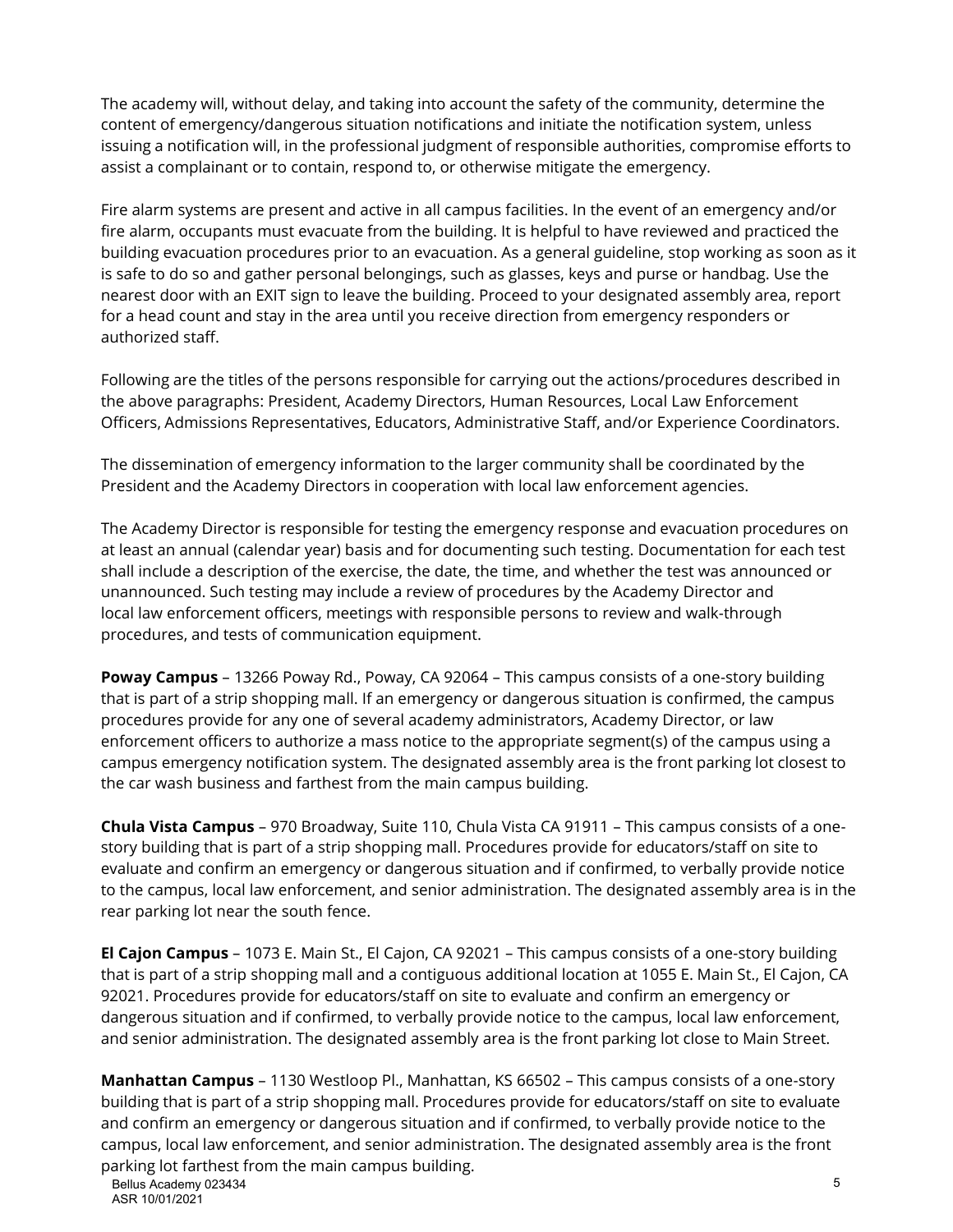# **Missing Student Notification**

Bellus Academy does not have any on- or off-campus housing facilities.

### **Programs to Prevent Dating Violence, Domestic Violence, Sexual Assault and Stalking**

Bellus Academy prohibits the crimes of dating violence, domestic violence, sexual assault and stalking as those terms are defined for purposes of the *Clery Act.* Monthly new-student orientation, new employee on-boarding programs and regular staff meetings, as well as periodic presentations in theory classes or student huddles, inform students and employees about the importance of maintaining awareness for the prevention of dating violence, domestic violence, sexual assault and stalking. All supervisors and managers receive mandatory anti-harassment training within six (6) months of becoming a supervisor or manager, and every two (2) years thereafter, that includes information on the prevention and awareness of dating violence, domestic violence, sexual assault and stalking.

### **Definitions**

### **Federal VAWA Definitions**

The following definitions are used for purposes of reporting dating violence, domestic violence, sexual assault and stalking under the Clery Act as amended by VAWA.

**Dating Violence** - Violence committed by a person who is or has been in a social relationship of a romantic or intimate nature with the complainant.

• The existence of such a relationship shall be determined based on the reporting party's statement and with consideration of the length of the relationship, the type of relationship, and the frequency of interaction between the persons involved in the relationship.

• For the purposes of this definition –

(A) Dating violence includes, but is not limited to, sexual or physical abuse or the threat of such abuse.

(B) Dating violence does not include acts covered under the definition of domestic violence.

**Domestic Violence** – A felony or misdemeanor crime of violence committed –

(A) By a current or former spouse or intimate partner of the complainant;

(B) By a person with whom the complainant shares a child in common;

(C) By a person who is cohabitating with, or has cohabitated with, the complainant as a spouse or intimate partner;

(D) By a person similarly situated to a spouse of the complainant under the domestic or family violence laws of the jurisdiction in which the crime of violence occurred; or

(E) By any other person against an adult or youth complainant who is protected from that person's acts under the domestic or family violence laws of the jurisdiction in which the crime of violence occurred.

**Sexual Assault** – An offense that meets the definition of rape, fondling, incest, or statutory rape.

• Rape – The penetration, no matter how slight, of the vagina or anus with any body part or object, or oral penetration by a sex organ of another person, without the consent of the complainant.

• Fondling – The touching of the private body parts of another person for the purpose of sexual gratification, without the consent of the complainant, including instances where the complainant is incapable of giving consent because of his/her age or because of his/her temporary or permanent mental incapacity.

• Incest – Sexual intercourse between persons who are related to each other within the degrees wherein marriage is prohibited by law.

• Statutory Rape – Sexual intercourse with a person who is under the statutory age of consent. **Stalking** – Engaging in a course of conduct directed at a specific person that would cause a reasonable person to –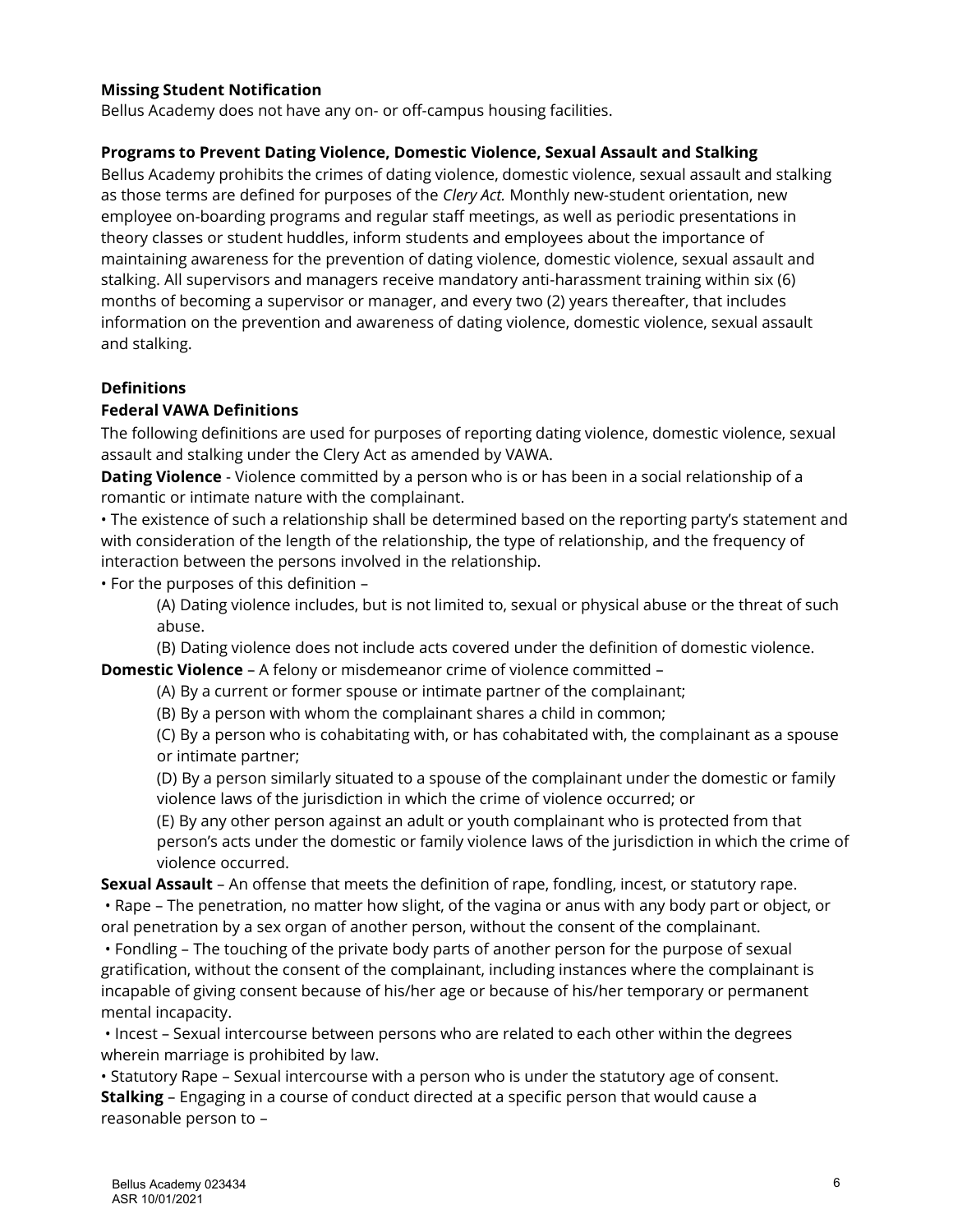(A) Fear for the person's safety or the safety of others; or

(B) Suffer substantial emotional distress.

For the purposes of this definition –

(A) "Course of conduct" means two or more acts, including, but not limited to, acts in which the stalker directly, indirectly, or through third parties, by any action, method, device, or means, follows, monitors, observes, surveils, threatens, or communicates to or about a person, or interferes with a person's property.

(B) "Reasonable person" means a reasonable person under similar circumstances and with similar identities to the complainant.

(C) "Substantial emotional distress" means significant mental suffering or anguish that may, but does not necessarily, require medical or other professional treatment or counseling.

# **State Definitions**

The following definitions reflect California state law and may be different from the federal definitions above. The federal definitions are used for purposes of reporting crime statistics as mandated by the Clery Act as amended by VAWA. It is important to be aware of state law definitions that govern criminal proceedings.

- **Dating Violence** Included within the definition of domestic violence as set forth in California Penal Code § 13700.
- **Domestic Violence** "Domestic violence" means abuse committed against an adult or a minor who is a spouse, former spouse, cohabitant, former cohabitant, or person with whom the suspect has had a child or is having or has had a dating or engagement relationship. For purposes of this subdivision, "cohabitant" means two unrelated adult persons living together for a substantial period of time, resulting in some permanency of relationship. Factors that may determine whether persons are cohabiting include, but are not limited to:
	- (1) sexual relations between the parties while sharing the same living quarters,
	- (2) sharing of income or expenses,
	- (3) joint use or ownership of property,
	- (4) whether the parties hold themselves out as spouses,
	- (5) the continuity of the relationship, and
	- (6) the length of the relationship.
- *"Abuse"* means intentionally or recklessly causing or attempting to cause bodily injury, or placing another person in reasonable apprehension of imminent serious bodily injury to himself or herself, or another.
- *Sexual Assault* (Defined under the Clery Act to be an offense that meets the definition of rape, fondling, incest, or statutory rape):

*• Rape* **–**

(A) Rape is an act of sexual intercourse accomplished with a person not the spouse of the perpetrator, under any of the following circumstances:

(1) Where a person is incapable, because of a mental disorder or developmental or physical disability, of giving legal consent, and this is known or reasonably should be known to the person committing the act. Notwithstanding the existence of a conservatorship pursuant to the provisions of the Lanterman-Petris-Short Act (Part 1 (commencing with Section 5000) of Division 5 of the Welfare and Institutions Code), the prosecuting attorney shall prove, as an element of the crime, that a mental disorder or developmental or physical disability rendered the complainant incapable of giving consent.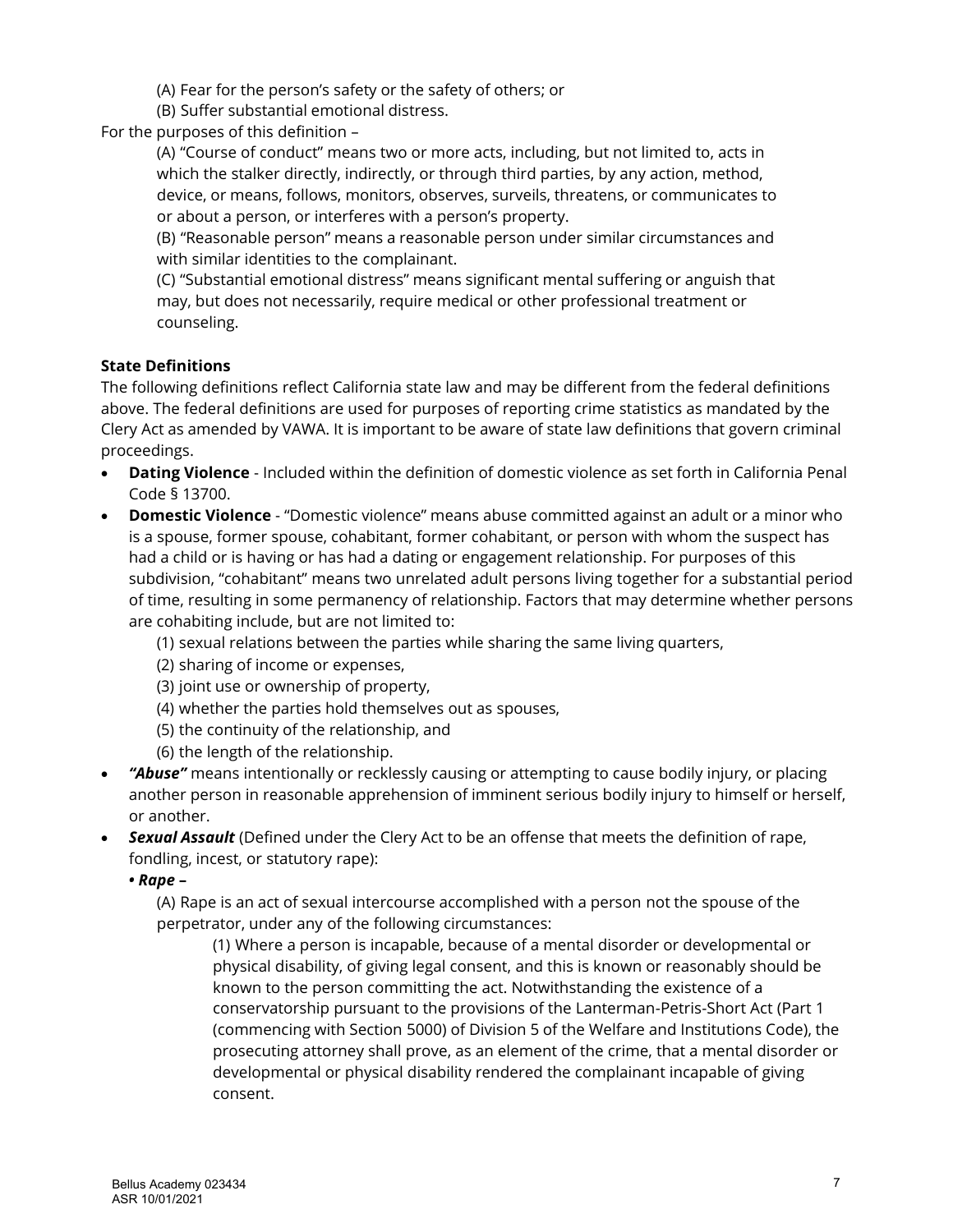(2) Where it is accomplished against a person's will by means of force, violence, duress, menace, or fear of immediate and unlawful bodily injury on the person or another. (3) Where a person is prevented from resisting by any intoxicating or anesthetic substance, or any controlled substance, and this condition was known, or reasonably should have been known by the accused.

(4) Where a person is at the time unconscious of the nature of the act, and this is known to the accused. As used in this paragraph, "unconscious of the nature of the act" means incapable of resisting because the complainant meets any one of the following conditions:

(A) Was unconscious or asleep.

(B) Was not aware, knowing, perceiving, or cognizant that the act occurred. (C) Was not aware, knowing, perceiving, or cognizant of the essential characteristics of the act due to the perpetrator's fraud in fact. (D) Was not aware, knowing, perceiving, or cognizant of the essential characteristics of the act due to the perpetrator's fraudulent representation that the sexual penetration served a professional purpose when it served no professional purpose.

(5) Where a person submits under the belief that the person committing the act is someone known to the complainant other than the accused, and this belief is induced by any artifice, pretense, or concealment practiced by the accused, with intent to induce the belief.

(6) Where the act is accomplished against the complainant's will by threatening to retaliate in the future against the complainant or any other person, and there is a reasonable possibility that the perpetrator will execute the threat. As used in this paragraph, "threatening to retaliate" means a threat to kidnap or falsely imprison, or to inflict extreme pain, serious bodily injury, or death.

(7) Where the act is accomplished against the complainant's will by threatening to use the authority of a public official to incarcerate, arrest, or deport the complainant or another, and the complainant has a reasonable belief that the perpetrator is a public official. As used in this paragraph, "public official" means a person employed by a governmental agency who has the authority, as part of that position, to incarcerate, arrest, or deport another. The perpetrator does not actually have to be a public official.

(B) As used in this section, "duress" means a direct or implied threat of force, violence, danger, or retribution sufficient to coerce a reasonable person of ordinary susceptibilities to perform an act which otherwise would not have been performed, or acquiesce in an act to which one otherwise would not have submitted. The total circumstances, including the age of the complainant, and his or her relationship to the defendant, are factors to consider in appraising the existence of duress.

(C) As used in this section, "menace" means any threat, declaration, or act which shows an intention to inflict an injury upon another.

### *• Sexual Battery (Fondling) –*

(A) Any person who touches an intimate part of another person while that person is unlawfully restrained by the accused or an accomplice, and if the touching is against the will of the person touched and is for the purpose of sexual arousal, sexual gratification, or sexual abuse, is guilty of sexual battery.

(B) Any person who touches an intimate part of another person who is institutionalized for medical treatment and who is seriously disabled or medically incapacitated, if the touching is against the will of the person touched, and if the touching is for the purpose of sexual arousal, sexual gratification, or sexual abuse, is guilty of sexual battery.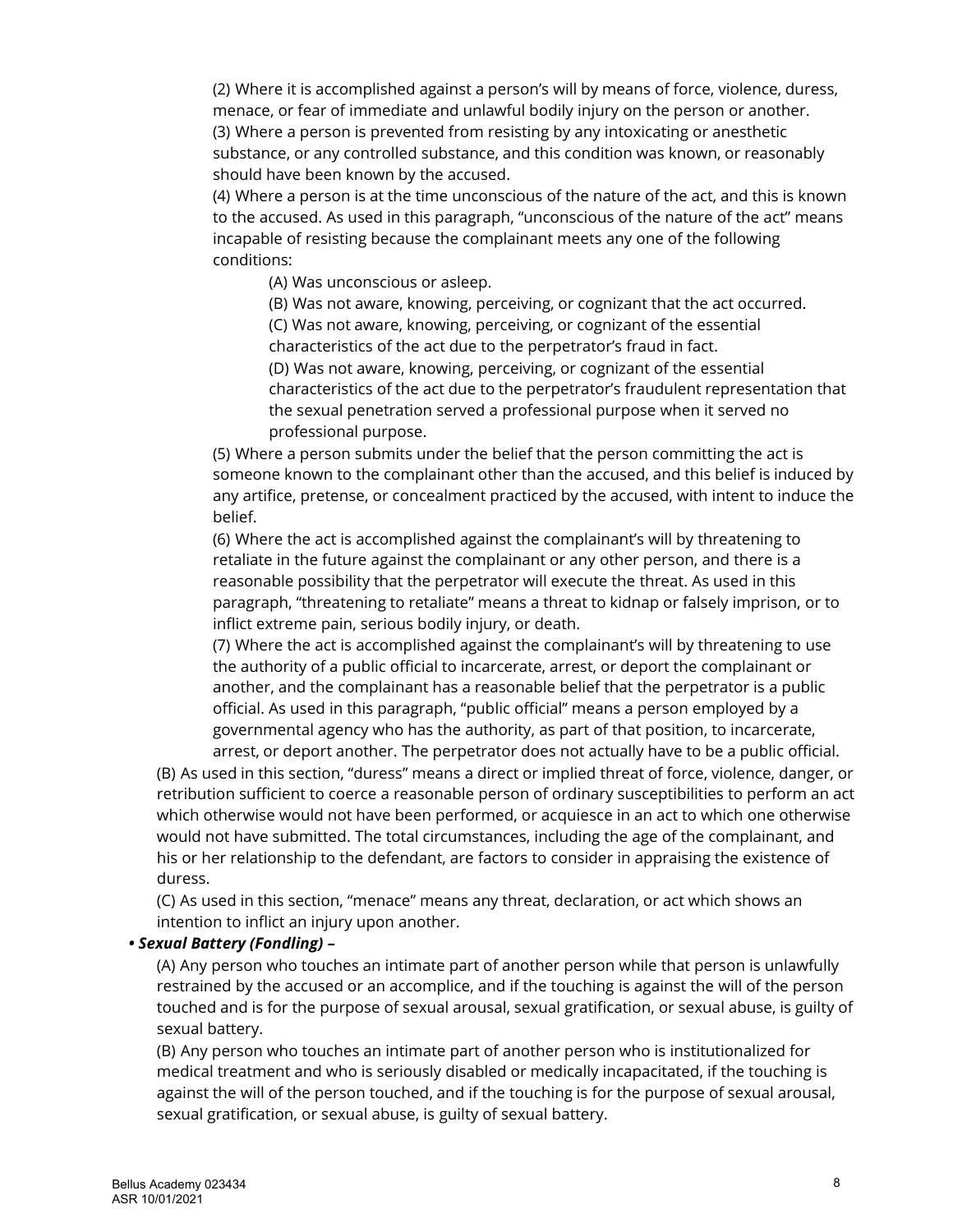(C) Any person who touches an intimate part of another person for the purpose of sexual arousal, sexual gratification, or sexual abuse, and the complainant is at the time unconscious of the nature of the act because the perpetrator fraudulently represented that the touching served a professional purpose, is guilty of sexual battery.

(D) Any person who, for the purpose of sexual arousal, sexual gratification, or sexual abuse, causes another, against that person's will while that person is unlawfully restrained either by the accused or an accomplice, or is institutionalized for medical treatment and is seriously disabled or medically incapacitated, to masturbate or touch an intimate part of either of those persons or a third person, is guilty of sexual battery.

(E)

(1) Any person who touches an intimate part of another person, if the touching is against the will of the person touched, and is for the specific purpose of sexual arousal, sexual gratification, or sexual abuse, is guilty of misdemeanor sexual battery.

(2) As used in this subdivision, "touches" means physical contact with another person, whether accomplished directly, through the clothing of the person committing the offense, or through the clothing of the complainant.

(F) As used in subdivisions (a), (b), (c), and (d), "touches" means physical contact with the skin of another person whether accomplished directly or through the clothing of the person committing the offense.

(G) As used in this section, the following terms have the following meanings:

(1) "Intimate part" means the sexual organ, anus, groin, or buttocks of any person, and the breast of a female.

(2) "Sexual battery" does not include the crimes defined in Section 261 or 289.

(3) "Seriously disabled" means a person with severe physical or sensory disabilities.

(4) "Medically incapacitated" means a person who is incapacitated as a result of prescribed sedatives, anesthesia, or other medication.

(5) "Institutionalized" means a person who is located voluntarily or involuntarily in a hospital, medical treatment facility, nursing home, acute care facility, or mental hospital. (6) "Minor" means a person under 18 years of age.

# *• Incest –*

Persons being within the degrees of consanguinity within which marriages are declared by law to be incestuous and void, who intermarry with each other, or who being 14 years of age or older, commit fornication or adultery with each other, are punishable by imprisonment in the state prison.

# *• Statutory Rape –*

(A) Unlawful sexual intercourse is an act of sexual intercourse accomplished with a person who is not the spouse of the perpetrator, if the person is a minor. For the purposes of this section, a "minor" is a person under the age of 18 years and an "adult" is a person who is at least 18 years of age.

(B) Any person who engages in an act of unlawful sexual intercourse with a minor who is not more than three years older or three years younger than the perpetrator, is guilty of a misdemeanor.

(C) Any person who engages in an act of unlawful sexual intercourse with a minor who is more than three years younger than the perpetrator is guilty of either a misdemeanor or a felony, and shall be punished by imprisonment in a county jail not exceeding one year, or by imprisonment pursuant to subdivision (h) of Section 1170.

(D) Any person 21 years of age or older who engages in an act of unlawful sexual intercourse with a minor who is under 16 years of age is guilty of either a misdemeanor or a felony, and shall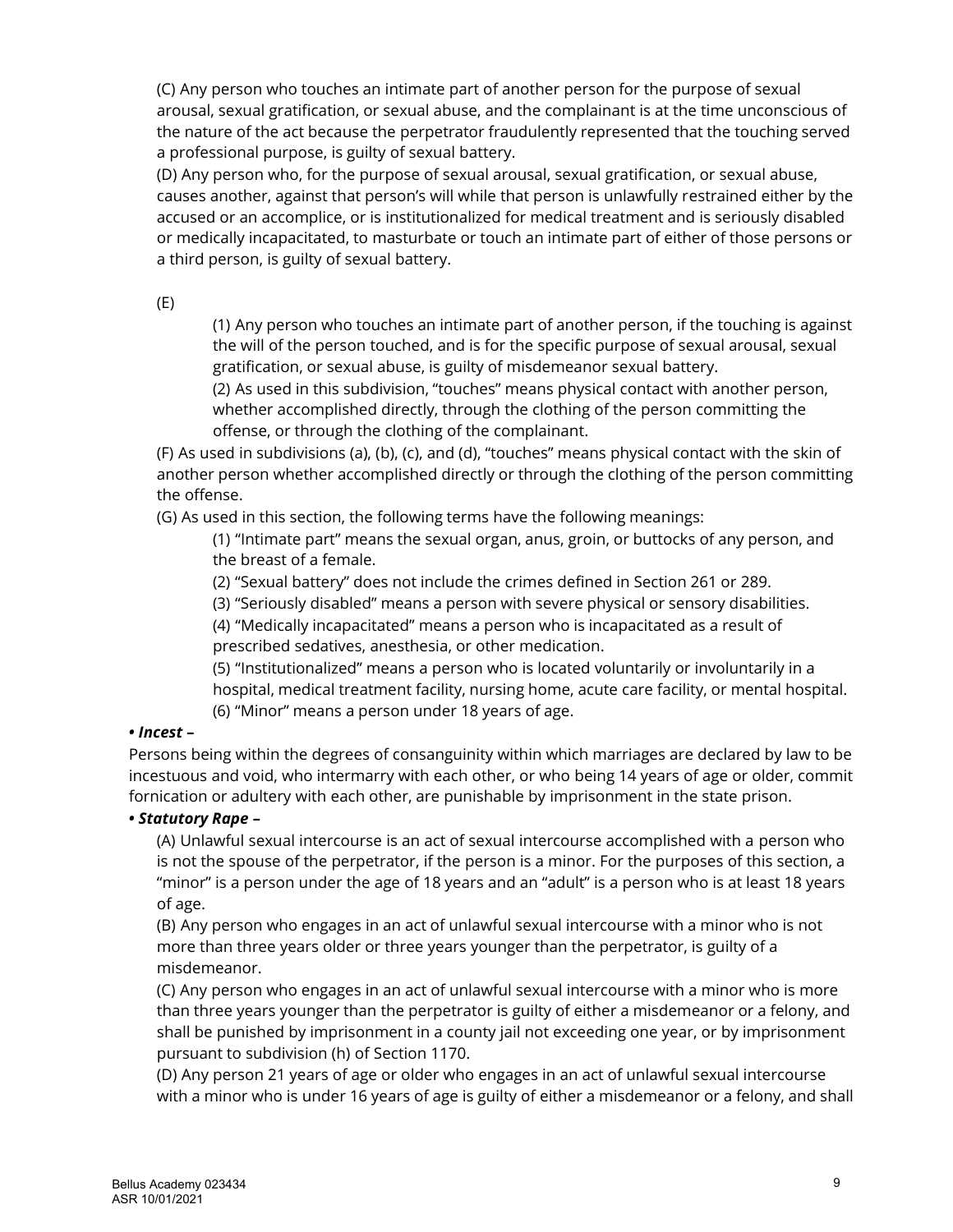be punished by imprisonment in a county jail not exceeding one year, or by imprisonment pursuant to subdivision (h) of Section 1170 for two, three, or four years.

# *• Stalking –*

(A) Any person who willfully, maliciously, and repeatedly follows or willfully and maliciously harasses another person and who makes a credible threat with the intent to place that person in reasonable fear for his or her safety, or the safety of his or her immediate family is guilty of the crime of stalking.

(B) For the purposes of this section, "harasses" means engages in a knowing and willful course of conduct directed at a specific person that seriously alarms, annoys, torments, or terrorizes the person, and that serves no legitimate purpose.

(C) For the purposes of this section, "course of conduct" means two or more acts occurring over a period of time, however short, evidencing a continuity of purpose. Constitutionally protected activity is not included within the meaning of "course of conduct."

(D) For the purposes of this section, "credible threat" means a verbal or written threat, including that performed through the use of an electronic communication device, or a threat implied by a pattern of conduct or a combination of verbal, written, or electronically communicated statements and conduct, made with the intent to place the person that is the target of the threat in reasonable fear for his or her safety or the safety of his or her family, and made with the apparent ability to carry out the threat so as to cause the person who is the target of the threat to reasonably fear for his or her safety or the safety of his or her family. It is not necessary to prove that the defendant had the intent to actually carry out the threat. The present incarceration of a person making the threat shall not be a bar to prosecution under this section. Constitutionally protected activity is not included within the meaning of "credible threat." (E) For purposes of this section, the term "electronic communication device" includes, but is not limited to, telephones, cellular phones, computers, video recorders, fax machines, or pagers. "Electronic communication" has the same meaning as the term defined in Subsection 12 of Section 2510 of Title 18 of the United States Code.

(F) This section shall not apply to conduct that occurs during labor picketing.

(G) For purposes of this section, "immediate family" means any spouse, parent, child, any person related by consanguinity or affinity within the second degree, or any other person who regularly resides in the household, or who, within the prior six months, regularly resided in the household.

**Consent** – In reference to sexual activity is defined under California law as the following:

- Positive cooperation in act or attitude pursuant to an exercise of free will. The person must act freely and voluntarily and have knowledge of the nature of the act or transaction involved. A current or previous dating or marital relationship shall not be sufficient to constitute consent where consent is at issue in a prosecution; or
- Evidence that the complainant suggested, requested, or otherwise communicated to the defendant that the defendant use a condom or other birth control device, without additional evidence of consent, is not sufficient to constitute consent.

# **Bystander Intervention Techniques**

Bystander intervention is when someone chooses to take action when witnessing an uncomfortable situation. It encompasses safe and positive options that may be carried out by an individual or individuals to prevent harm or intervene when there is a risk of dating violence, domestic violence, sexual assault or stalking.

- Interrupt Ask a question that's not related to what's going on. "Excuse me, where's the bathroom?"
- Distract Draw attention to something else. "Hey, your car is getting towed!"
- Engage Peers Involve a friend or someone else around you. "Let's do something."
- Alert Authorities In some situations, authorities may be the best source for help (e.g., Police, campus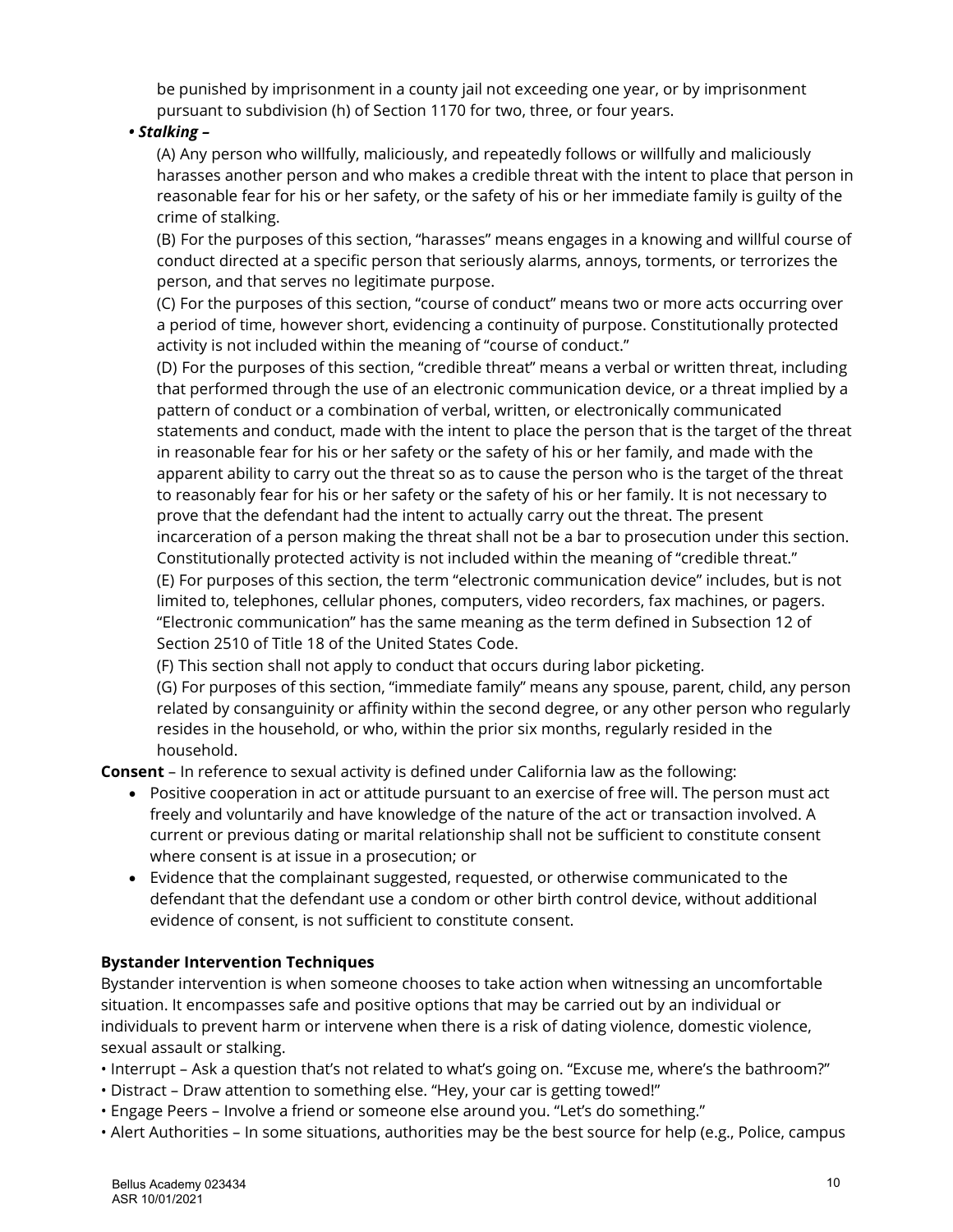administrators, party hosts, bar staff, and/or designated drivers).

• Safety First – Keep your safety and the safety of others in mind and let that determine how you respond. Bystander Intervention is included in the programs provided by Bellus Academy.

# **Risk Reduction and Awareness**

Bellus Academy offers guest speakers, posters, and/or a variety of events throughout the year to bring about awareness to these issues.

# **Procedures to follow in the case of alleged dating violence, domestic violence, sexual assault, or stalking, including:**

#### **Preserving Evidence**

It is important that complainants take steps to preserve and collect evidence; doing so preserves the full range of options available, be it through the academy's administrative complaint procedures or criminal prosecution. To preserve evidence:

- 1. do not wash your face or hands
- 2. do not shower or bathe
- 3. do not brush your teeth
- 4. do not change clothes or straighten up the area where the assault took place
- 5. do not dispose of clothes or other items that were present during the assault, or use the restroom
- 6. seek a medical exam immediately

If the complainant has already cleaned up from the assault, he/she can still report the crime, as well as seek medical or counseling treatment.

### **Reporting**

Any person who believes he or she has been the victim of sexual harassment or violence by a student, faculty member, administrator or other academy personnel of Bellus Academy should report the occurrence to any agent or responsible employee of the academy. An employee may be required only to report the harassment to other school officials who have the responsibility to take appropriate action or to take the appropriate action themselves if they are a designated official.

The complainant has the option to notify proper law enforcement authorities, including local police. The complainant has the option to be assisted by campus authorities in notifying law enforcement authorities if the complainant chooses. The complainant also has the option to decline to notify such authorities.

### **Rights of Complainants**

Victims of dating violence, domestic violence, sexual assault and stalking have the right to choose whether they want to pursue criminal or civil remedies in court and/or administrative remedies through the academy. Complainants also have the right not to pursue a criminal, civil or administrative remedy. When a student or employee complainant reports to the academy that they have been a victim of dating violence, domestic violence, sexual assault or stalking, whether the offense occurred on or off campus, the academy will provide the complainant with a written explanation of their rights or options relating to the following:

- Resources for complainants (including resources in the areas of victim advocacy, counseling, health, mental health, legal assistance, visa and immigration assistance, student financial aid and other areas);
- Non-reporting options;
- Understanding confidentiality versus privacy;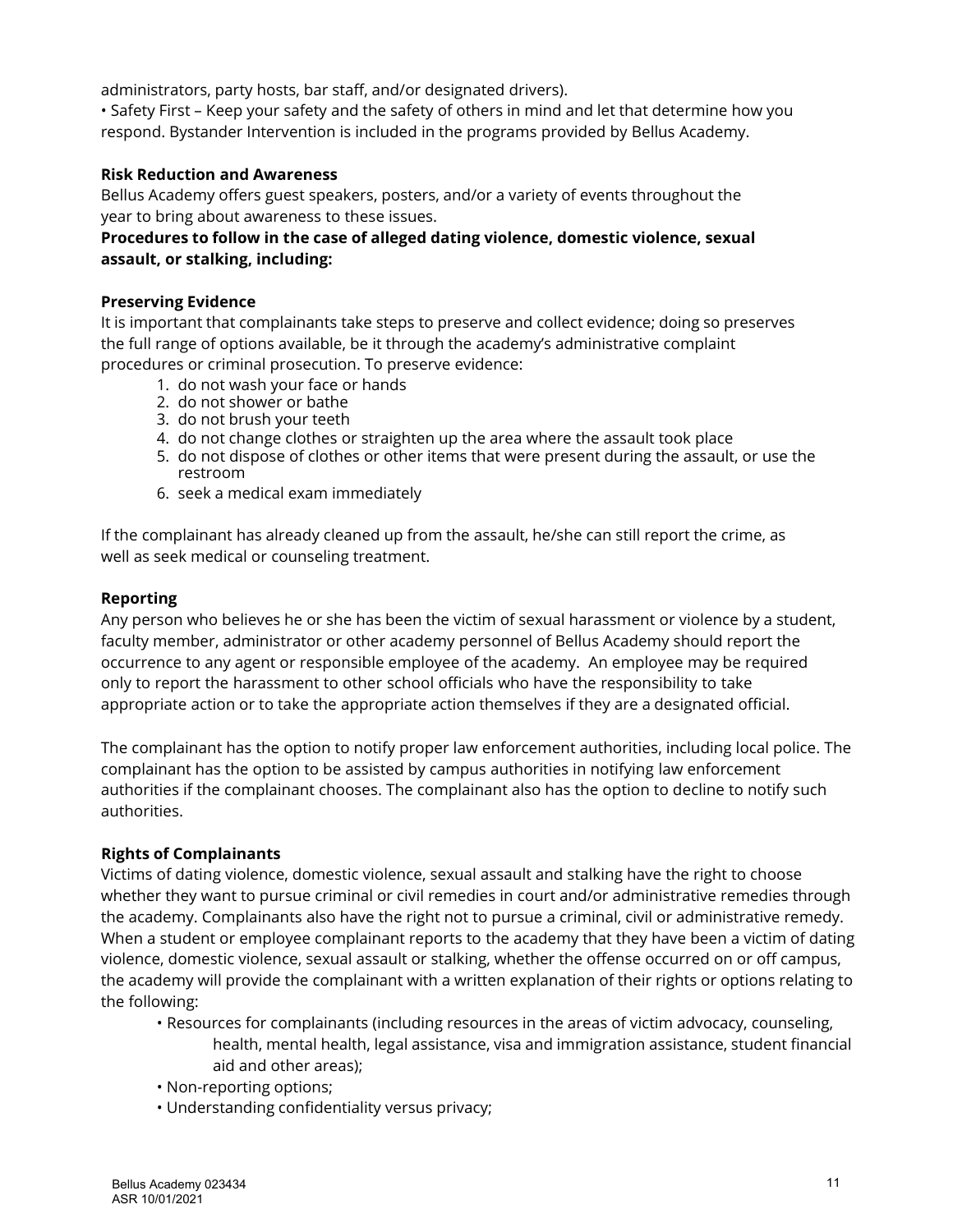- Law enforcement reporting options, including medical exams and the importance of preserving evidence;
- Civil reporting options and protective orders;
- Academy reporting options, including the investigative and disciplinary process;
- Academy-issued No Contact Orders; and
- Academy-facilitated interim measures and remedies.

### **Procedures the Institution Will Follow in Reporting**

Bellus Academy will protect the confidentiality of complainants and other necessary parties in cases of alleged dating violence, domestic violence, sexual assault, or stalking.

### *Clery Act* **Reporting**

Bellus Academy does not publish the names of complainants or other personally identifiable information regarding complainants in the Daily Crime Log or in the crime statistics that are disclosed in the Annual Security Report. Furthermore, if a Timely Warning is issued on the basis of a report of dating violence, domestic violence, sexual assault or stalking, the name of the complainant and other personally identifiable information about the complainant will be withheld.

### **Confidentiality for Accommodations or Protective Measures**

The academy will protect the privacy of everyone involved in a report of sexual violence to the greatest degree possible under applicable law and academy policy. Personally identifiable information about the complainant and other necessary parties will be shared only on a need-to-know basis, e.g., to those who are investigating the report or those involved in providing support services to the complainant, including interim measures. By only sharing personally identifiable information with individuals on a need-toknow basis, the academy will maintain as confidential any interim measures and remedies provided to the complainant, to the extent that maintaining such confidentiality would not impair the ability of the academy to provide interim measures and remedies.

# **Written Notification Regarding Counseling, Health, Etc.**

Bellus Academy will provide written notification to students and employees about existing counseling, health, mental health, victim advocacy, legal assistance, visa and immigration assistance, student financial aid and other services available for complainants, both within the institution and in the community.

### **Written Notification Regarding Changes to Academics, Living Arrangements, etc.**

Bellus Academy will provide written notification to complainants about options for available assistance in, and how to request changes to academic, living, transportation and working situations or protective measures. The academy will make such accommodations or provide such protective measures if the complainant requests them and if they are reasonably available, regardless of whether the complainant chooses to report the crime to local law enforcement.

# **Procedures for Disciplinary Action Types of Disciplinary Proceedings**

If you believe that you have experienced or witnessed harassment or sexual violence, notify your Educator, Academy Director, Title IX Coordinator, Human Resources or Bellus Academy President as soon as possible after the incident. Do not allow an inappropriate situation to continue by not reporting it, regardless of who is creating the situation. No employee, contract worker, student, vendor or other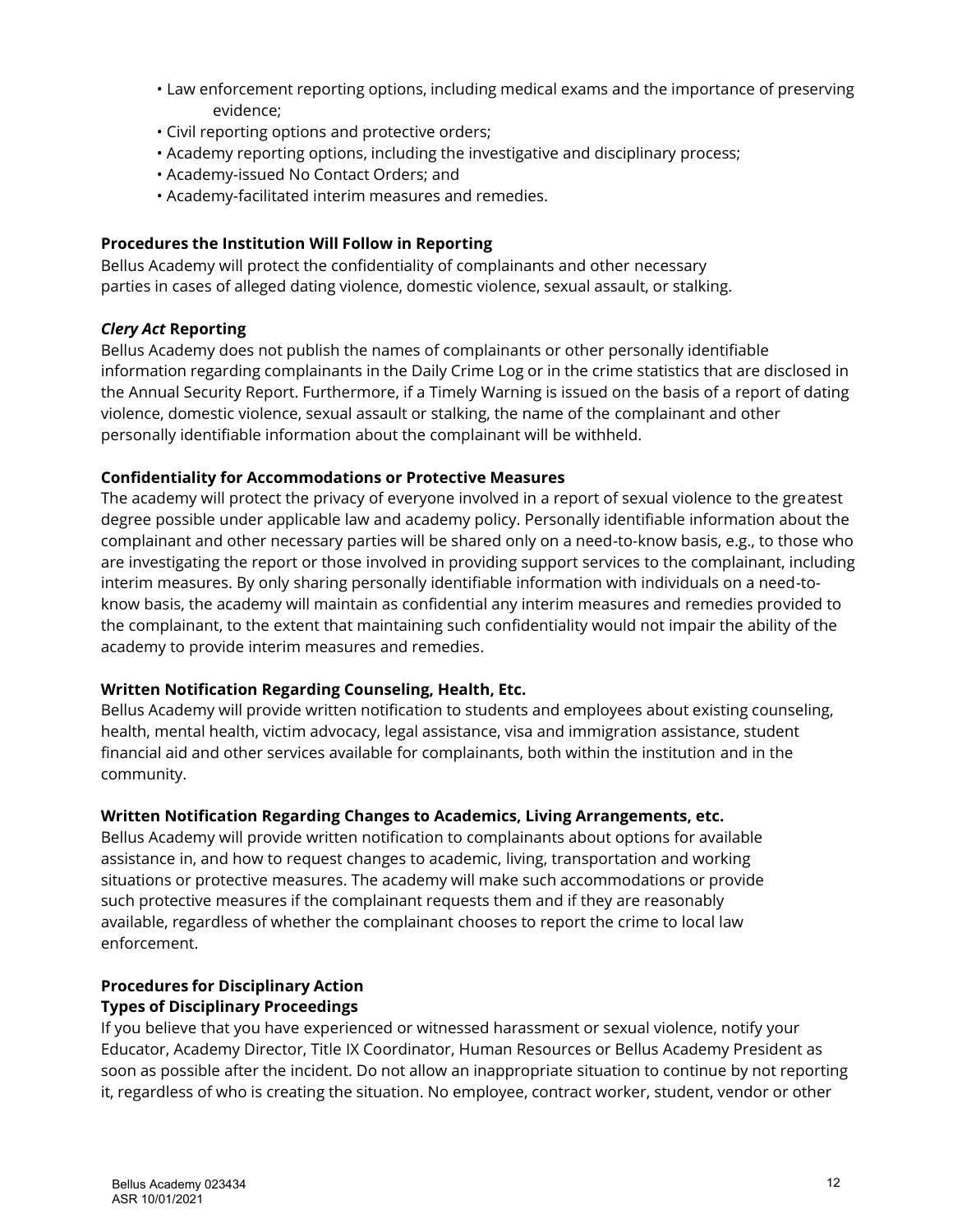person who does business with the academy is exempt from the prohibitions in this policy. Managers will refer all harassment complaints to the Title IX Coordinator for student-related complaints and to the Human Resources Department if the complaint involves an employee. In order to facilitate the investigation, your complaint should include details of the incident or incidents, names of the individuals involved and names of any witnesses. The Title IX Coordinator is listed below and has the responsibility of overseeing all Title IX complaints and identifying and addressing any patterns or systemic problems that arise during the review of such complaints.

*Title IX Coordinator:* **Khris Pool – Title IX Coordinator Office Location: 13266 Poway Road, Poway, CA 92064 Phone: 858-748-1490 Email : [titleixcoordinator@bellusacademy.edu](mailto:titleixcoordinator@bellusacademy.edu)**

The academy ensures that its employee(s) designated to serve as Title IX Coordinator(s) have adequate training on what constitutes sexual harassment, including sexual violence, and that they understand how the academy's grievance procedures operate. Because complaints can also be filed with an employee's manager or Human Resources, these employees also receive training on the academy's grievance procedures and any other procedures used for investigating reports of sexual harassment.

In response to all complaints, Bellus Academy promises prompt and equitable resolution through a reliable and impartial investigation of complaints, including the opportunity for both parties to present witnesses or other evidence. The time necessary to conduct an investigation will vary based on complexity but will generally be completed within sixty (60) days of receipt of the complaint. The academy shall maintain confidentiality for all parties to the extent possible, but absolute confidentiality cannot be guaranteed. In cases where a complainant does not give consent for an investigation, the academy will weigh the complainant's request for confidentiality against the impact on academy safety to determine whether an investigation must proceed. Complainants should be aware that in a formal investigation due process generally requires that the identity of the charging party and the substance of the complaint be revealed to the person charged with the alleged crime.

# **Standard of Evidence**

The preponderance of the evidence standard will apply to investigations and disciplinary proceedings arising from an allegation of dating violence, domestic violence, sexual assault or stalking, meaning Bellus Academy will evaluate whether it is more likely than not that the alleged conduct occurred.

### **Sanctions**

If a student or a staff member is convicted of a sexual offense, domestic violence, dating violence, sexual assault or stalking regardless of whether or not the action took place on the Bellus Academy campus, that individual is subject to disciplinary actions by the academy. Any student or staff member may be subject to sanctions leading up to or including termination if convicted of any domestic violence, sex offense, including rape, acquaintance rape, any other forcible or non-forcible sex offenses or stalking.

### **Protective Measures**

During the investigation, Bellus Academy will provide interim measures, as necessary, to protect the safety and wellbeing of students and/or employees involved. Examples of temporary and permanent measurestoprotectthecomplainantasnecessaryare:

### No contact order

Change academic situations as appropriate with minimum burden on the complainant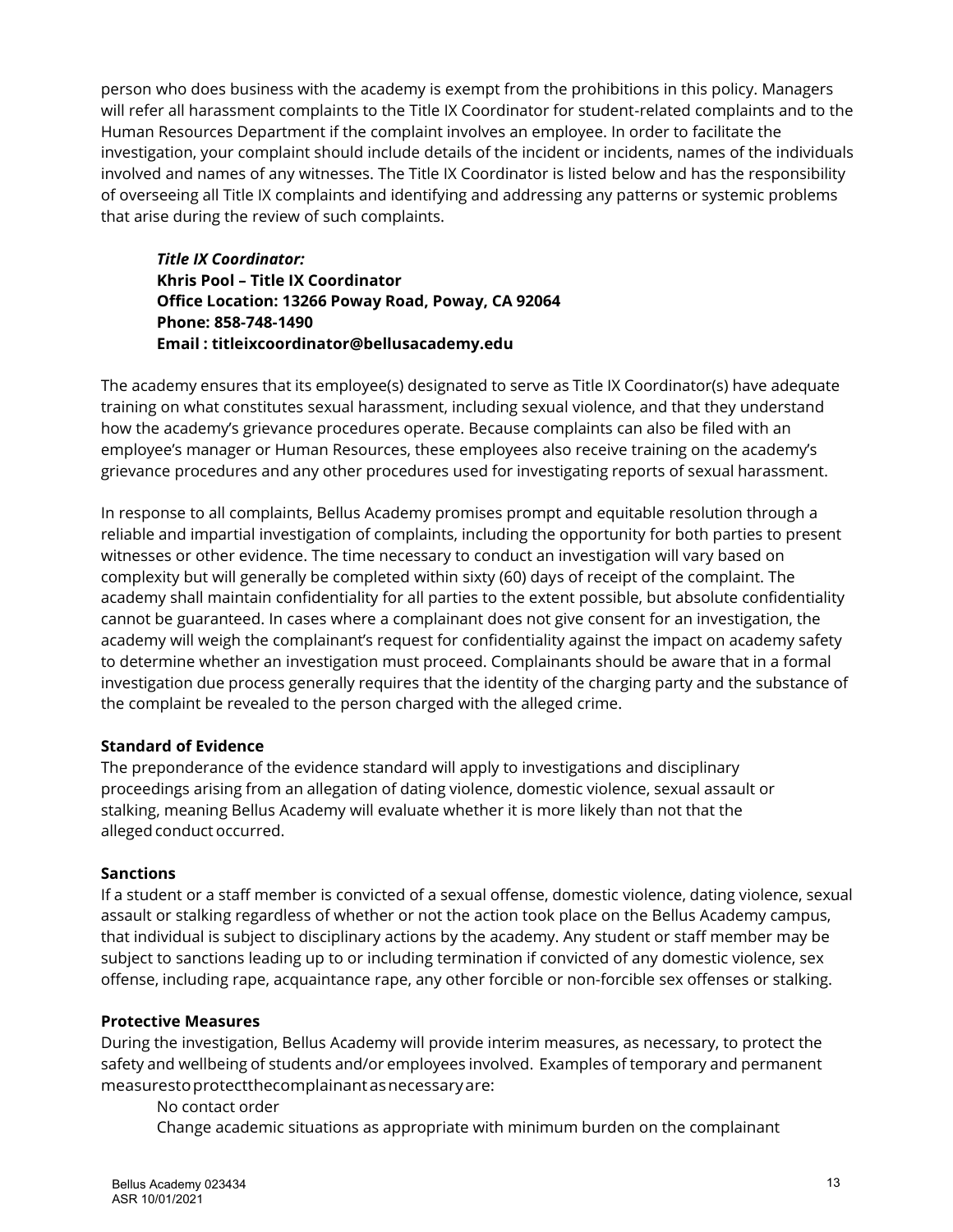Counseling Health and mental services Escort services Academic support Retake a program or withdraw without penalty

# **Proceeding Will Accomplish the Following**:

Bellus Academy will follow a prompt, fair and impartial process from the initial investigation to the final result, conducted by officials who receive annual training on the issues related to dating violence, domestic violence, sexual assault and stalking and on how to conduct an investigation and hearing process that protects the safety of the complainants and promotes accountability.

# **Same Opportunities for Accuser and Accused**

Both the accuser and the accused have the same opportunities to have others present during any institutional disciplinary proceeding, including the opportunity to be accompanied to any related meeting or proceeding by the advisor of their choice. Neither the accuser nor the accused shall be limited in the choice of advisor or the advisor's presence in any meeting or institutional disciplinary proceeding.

# **Simultaneous Notification**

Both the accuser and the accused will be simultaneously informed in writing of the result of any disciplinary proceeding relating from any allegation of dating violence, domestic violence, sexual assault or stalking; the procedures for appealing the results of the disciplinary proceeding; any change to the results that occurs before the results become final; and when such results become final.

# **Statement of Complainant's Rights and Options**

When a student or employee reports to the institution that the student or employee has been a victim of dating violence, domestic violence, sexual assault or stalking, whether the offense occurred on or off campus, Bellus Academy will provide the student or employee a written explanation of the student's or employee's rights and options.

# **Sex Offender Registration**

In accordance to the "Campus Sex Crimes Prevention Act" of 2000, which amends the Jacob Wetterling Crimes Against Children and Sexually Violent Offender Registration Act, the Jeanne Clery Act and the Family Education Rights and Privacy Act of 1974, this institution is required to issue a statement advising the campus community where law enforcement information provided by a State concerning sex offenders may be obtained. It also requires sex offenders already required to register in a State to provide notice to each institution of higher education in that State at which the person employed, carries a vocation, or is a student.

| <b>Registered Sex Offender Database Websites</b> |                                          |  |  |  |  |  |  |  |
|--------------------------------------------------|------------------------------------------|--|--|--|--|--|--|--|
| State of California:                             | State of Kansas:                         |  |  |  |  |  |  |  |
| California Registered Sex Offender<br>Database   | Kansas Bureau of Investigation           |  |  |  |  |  |  |  |
| www.caag.state.ca.us                             | http://www.kbi.ks.gov/registeredoffender |  |  |  |  |  |  |  |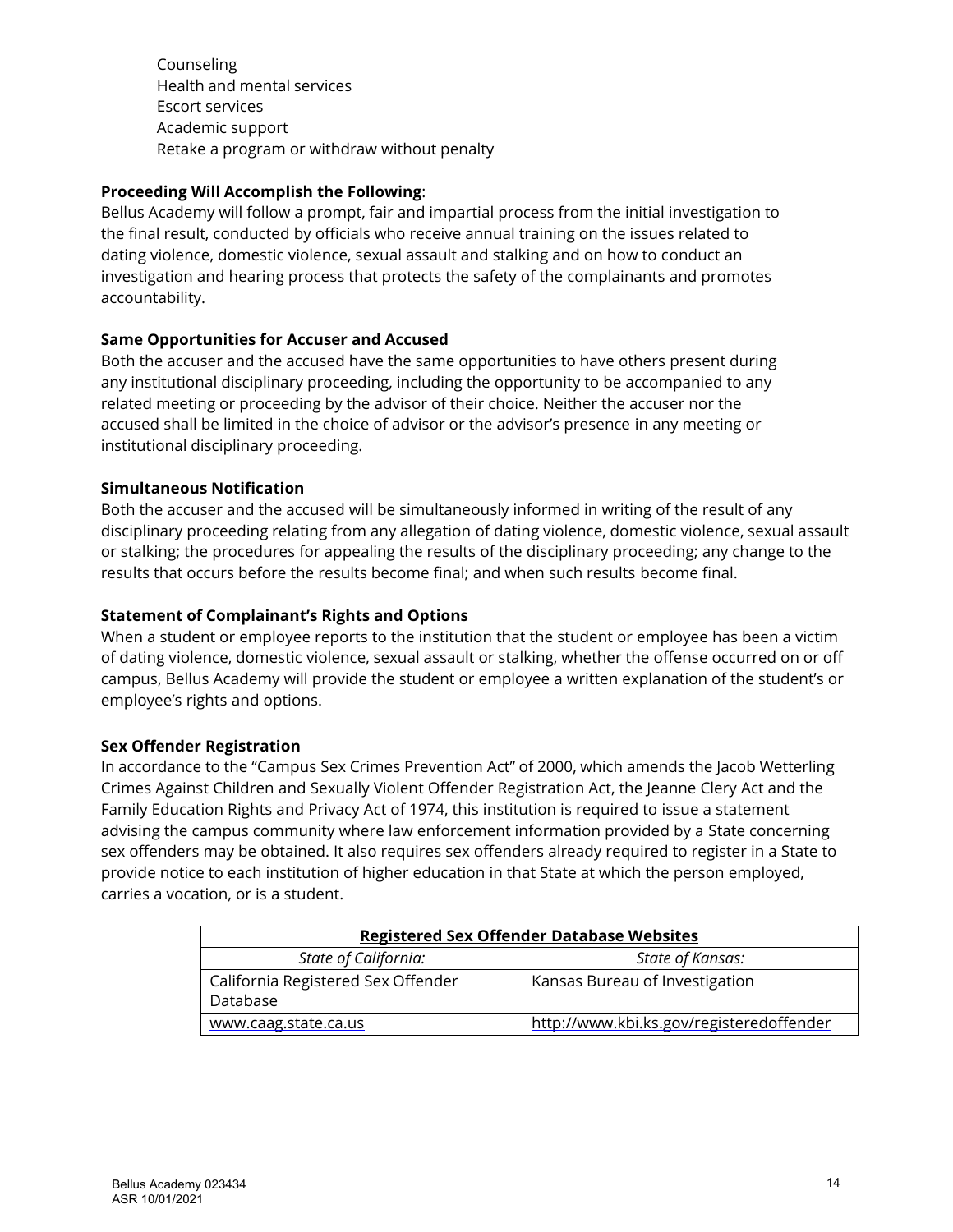#### **ANNUAL SECURITY REPORT BELLUS ACADEMY CAMPUS CRIME STATISTICS October 1, 2021 13266 Poway Road, Poway, CA 92064**

Bellus Academy provides its students and employees an Annual Security Report. In accordance with the Crime Awareness and Campus Security Act of 1990, the school has gathered crime statistics from January 1, 2018 through December 31, 2020. Included below are reportable criminal offenses and violations that occurred on campus and/or public property. "On campus" is defined as buildings or property owned or controlled by the institution within the same reasonably contiguous geographic area and used by the institution in a manner related to the institution's educational purpose. "Public property" is defined as property that is located within the same reasonably contiguous geographic areas of the campus, like a sidewalk, street or public parking lot, that is adjacent to a facility owned or controlled by the institution for purposes related to the institution's educational purposes. The academy does not have any non-campus buildings or property. The campus security policy is available for review or copy during normal business hours by submitting a request to the Academy Director or Manager or **online at www.bellusacademy.edu.**

| <b>Offense</b>                    | On Campus Property - 13266<br>Poway Road, Poway, CA 92064 |      |             |  | <b>On Public Property</b> |      |      |  |  |
|-----------------------------------|-----------------------------------------------------------|------|-------------|--|---------------------------|------|------|--|--|
|                                   | 2018                                                      | 2019 | 2020        |  | 2018                      | 2019 | 2020 |  |  |
| Murder/non-negligent manslaughter | 0                                                         | 0    | 0           |  | $\mathbf{0}$              | 0    | 0    |  |  |
| Negligent manslaughter            | $\mathbf 0$                                               | 0    | $\mathbf 0$ |  | $\mathbf{0}$              | 0    | 0    |  |  |
| Rape                              | $\mathbf 0$                                               | 0    | 0           |  | $\mathbf{0}$              | 0    | 0    |  |  |
| <b>Fondling</b>                   | $\pmb{0}$                                                 | 0    | $\mathbf 0$ |  | $\mathbf 0$               | 0    | 0    |  |  |
| Incest                            | 0                                                         | 0    | 0           |  | $\mathbf 0$               | 0    | 0    |  |  |
| <b>Statutory Rape</b>             | 0                                                         | 0    | 0           |  | $\mathbf 0$               | 0    | 0    |  |  |
| <b>Robbery</b>                    | 0                                                         | 0    | 0           |  | $\mathbf{0}$              | 1    | 0    |  |  |
| <b>Aggravated assault</b>         | 0                                                         | 0    | 0           |  | $\mathbf{0}$              | 0    | 0    |  |  |
| <b>Burglary</b>                   | 0                                                         | 0    | 0           |  | $\mathbf{0}$              | 0    | 0    |  |  |
| Motor vehicle theft               | $\mathbf 0$                                               | 0    | 0           |  | $\mathbf{0}$              | 0    | 0    |  |  |
| <b>Arson</b>                      | 0                                                         | 0    | 0           |  | 0                         | 0    | 0    |  |  |

| <b>Hate Crimes</b>                |      | On Campus Property - 13266<br>Poway Road, Poway, CA 92064 |      | <b>On Public Property (Combined Data)</b> |      |          |  |
|-----------------------------------|------|-----------------------------------------------------------|------|-------------------------------------------|------|----------|--|
|                                   | 2018 | 2019                                                      | 2020 | 2018                                      | 2019 | 2020     |  |
| Murder/non-negligent manslaughter | 0    | 0                                                         | 0    | 0                                         | 0    | U        |  |
| Rape                              | 0    | 0                                                         | 0    | $\Omega$                                  | 0    | 0        |  |
| <b>Fondling</b>                   | 0    | 0                                                         | 0    | 0                                         | 0    | $\Omega$ |  |
| Incest                            | 0    | 0                                                         | 0    | 0                                         | 0    | 0        |  |
| <b>Statutory Rape</b>             | 0    | 0                                                         | 0    | $\Omega$                                  | 0    | U        |  |
| <b>Robbery</b>                    | 0    | ŋ                                                         | 0    | O                                         | 0    | n        |  |